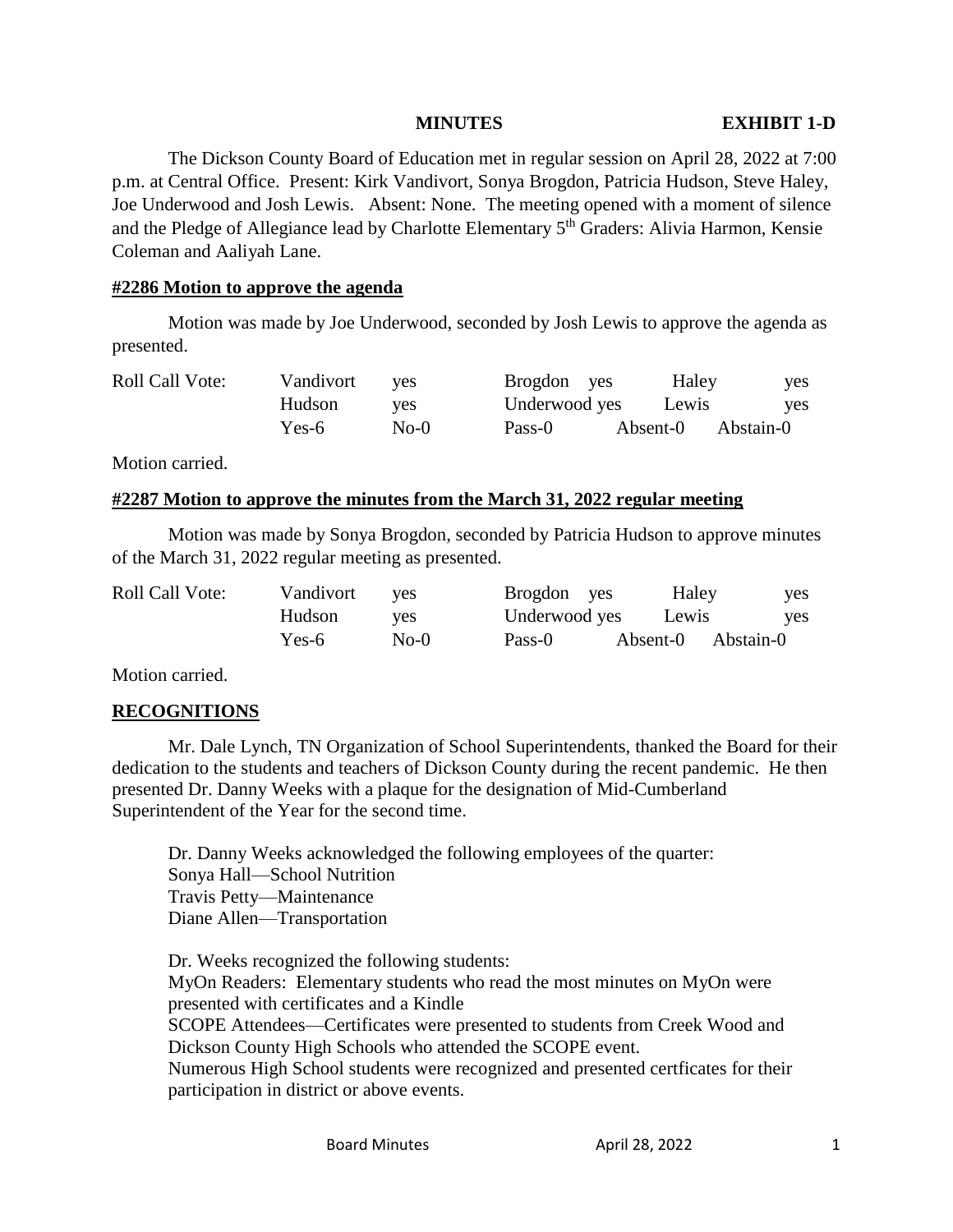Sophie Perrigin-DCHS, Student Representative, reported on academic, clubs and sporting events going on at Dickson County High School. There are 15 more days to graduation. She thanked the administration for the purchase of a golf cart that can be used for students with special needs to access the various Ag programs. She reported that \$4,157 was raised for the American Cancer Society Auction and over \$32,000 was raised by the Dance Off in the Den event for the Child Advocacy Center which is YLDC sponsored. She thanked the Board for the opportunity to serve as the Student Representative. Katie Collins-CWHS, Student Representative, reported via video on the various club, sports and academic activities going on at Creek Wood High School. She recognized there are 14 days until graduation. She thanked the Board for the opportunity to serve as the Student Representative.

## **CURRICULUM AND INSTRUCTION**

Andrea Rawls, Literacy Coordinator, reported on the event at Montgomery Bell State Park for the 5<sup>th</sup> graders who had excelled in reading. The event was held on April 8 and 9, 2022 and consisted of games, scavenger hunt, reading and a cookout consisting of hot dogs and s'mores. A slideshow of pictures from the event was shown.

Dr. Weeks recommended the approval to purchase Imagine Learning formerly Edgenuity in the amount of \$41,500 for the next three years. The software is used for credit recovery and as the high school Dickson County Distance Learning Academy instructional resource.

## **#2288 Motion to approve the purchase of Imagine Learning software**

Motion was made by Patricia Hudson, seconded by Josh Lewis to approve the purchase of Imagine Learning in the amount of \$41,500 for three years.

| <b>Roll Call Vote:</b> | Vandivort | <b>ves</b> | Brogdon yes   | Haley              | yes |
|------------------------|-----------|------------|---------------|--------------------|-----|
|                        | Hudson    | <b>ves</b> | Underwood yes | Lewis              | ves |
|                        | Yes-6     | $No-0$     | Pass-0        | Absent-0 Abstain-0 |     |

Motion carried.

# **FINANCE**

Dr. Weeks presented the monthly financial reports for March 2022 for all funds. All funds are in good standing. He also presented the  $3<sup>rd</sup>$  quarter reports for all funds which will be presented to the County Commission.

# **#2289 Motion to approve March 2022 and 3rd quarter financial reports for all funds**

Motion was made by Sonya Brogdon, seconded by Steve Haley to approve the March 2022 monthly and 3rd quarter financial reports for all funds as presented.

| <b>Roll Call Vote:</b> | Vandivort | <b>ves</b> | Brogdon yes   | Haley              | yes |
|------------------------|-----------|------------|---------------|--------------------|-----|
|                        | Hudson    | <b>ves</b> | Underwood yes | Lewis              | yes |
|                        | Yes-6     | $No-0$     | Pass-0        | Absent-0 Abstain-0 |     |

Motion carried.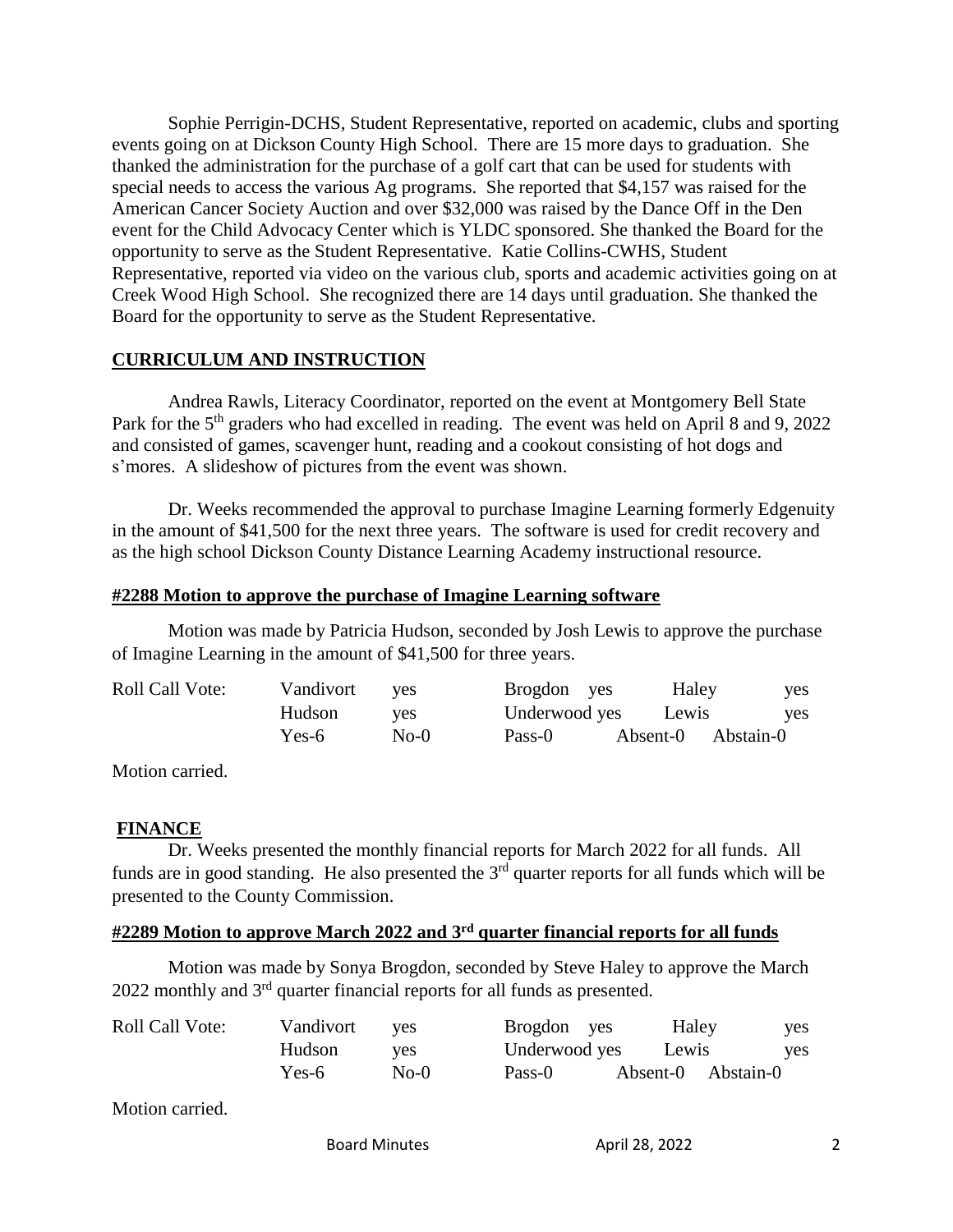Next on the agenda was discussion about designating the \$2,304,620.00 gift to specific uses. It was suggested to divide it in thirds between instruction, curriculum and CTE. There was discussion about time frames that funds should be expended. There was discussion about adding technology.

#### **#2290 Motion to defer the designation of the \$2,304,620 gift**

Motion was made by Josh Lewis, seconded by Steve Haley to defer action on the designation of the \$2,304,620 gift.

| <b>Roll Call Vote:</b> | Vandivort | <b>ves</b> | Brogdon yes   | Haley              | yes        |
|------------------------|-----------|------------|---------------|--------------------|------------|
|                        | Hudson    | yes        | Underwood yes | Lewis              | <b>ves</b> |
|                        | Yes-6     | $No-0$     | Pass-0        | Absent-0 Abstain-0 |            |

Motion carried.

Dr. Weeks presented the FY23 Budget for the 141 General Purpose fund. He went through changes since the planning session and answered questions posed by the Board.

## **#2291 Motion to approve the FY23 Budget for the 141 General Purpose Fund**

Motion was made by Sonya Brogdon, seconded by Patricia Hudson to approve FY23 budget for the 141 General Purpose Fund.

| <b>Roll Call Vote:</b> | Vandivort | ves        | Brogdon yes   | Haley              | yes |
|------------------------|-----------|------------|---------------|--------------------|-----|
|                        | Hudson    | <b>ves</b> | Underwood yes | Lewis              | ves |
|                        | Yes-6     | $No-0$     | Pass-0        | Absent-0 Abstain-0 |     |

Motion carried.

Mr. Vandivort and Mr. Lewis stated because their spouses are employees of the School System, they have a conflict of interest in the proposal about to be voted. However, they declared that their argument and their vote answer only to their conscience and to their obligation to their constituents and the citizens the Board represents.

## **MAINTENANCE**

Dr. Weeks distributed the maintenance report to the Board.

The next item on the agenda is discussion on school facilities. Ms. Nikki Watts was allowed to speak about The Discovery School and its success. She requested that The Discovery School not be closed. There was discussion from the Board about closing Sullivan Central Elementary and expanding the Dickson County High campus to allow for the  $9<sup>th</sup>$  grade to occupy the building. There were questions about where students and teachers would go. There was discussion about the needs of the entire district. Mr. Haley presented information he had received concerning the numbers at Dickson County High. Dr. Weeks distributed information concerning attendance numbers at all schools as well as teacher/pupil ratios.

Recess: 9:00 p.m.

Reconvene: 9:07 p.m.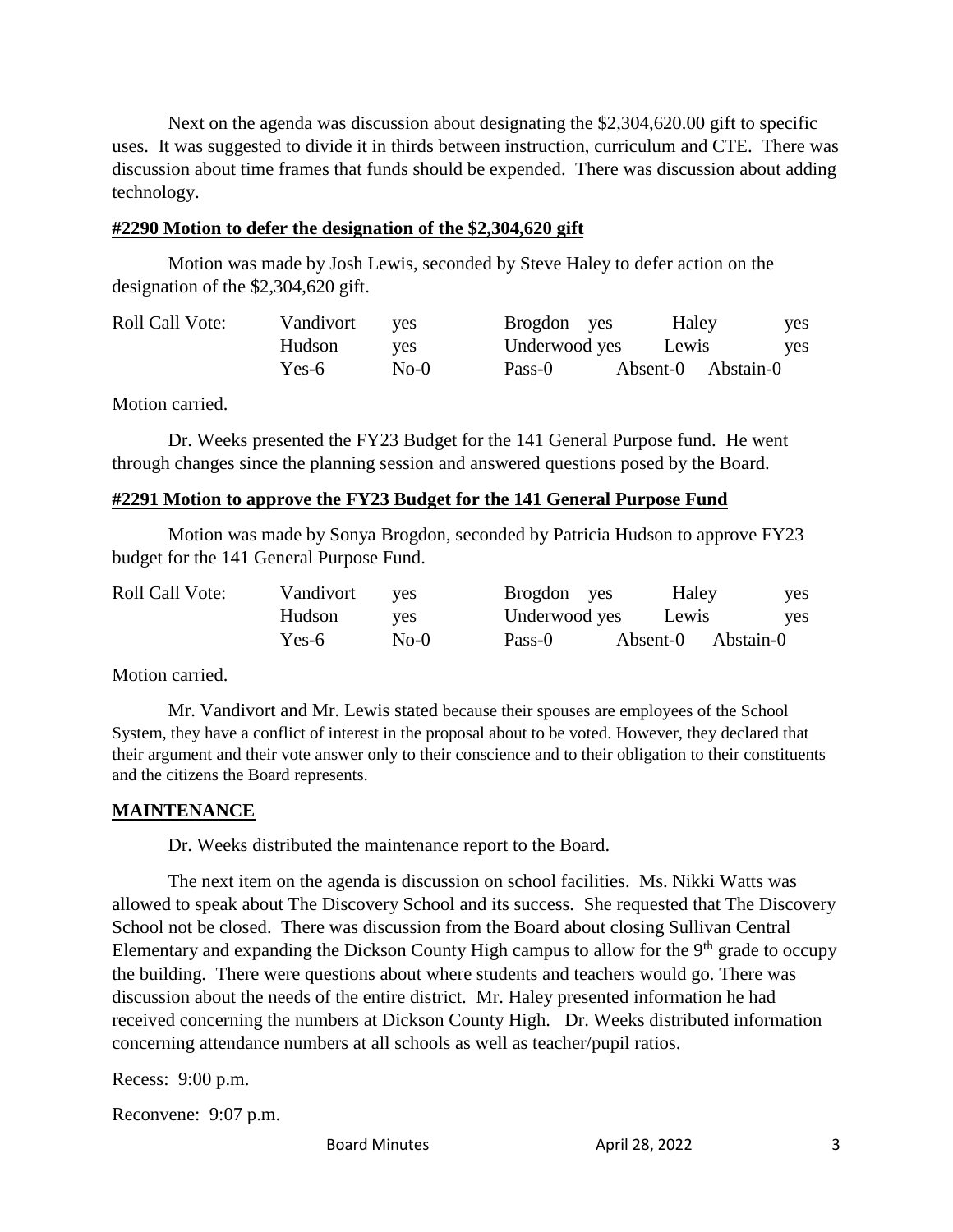Discussion continued about the rezoning of Sullivan Central and the use for 9<sup>th</sup> grade. Mr. Underwood questioned if approve the rezoning of Sullivan Central and the use of the building by 9<sup>th</sup> grade then when it could take effect. Dr. Weeks stated if the Board takes action tonight then it can be done and ready by the beginning of school in August 2022.

Mr. Underwood stated he was on the Dickson County High campus and it is full. A good leader will make the tough decisions and a poor leader will not. He also stated that he has requested discussion about student safety and discipline.

Mr. Vandivort called for a Planning Session to be held on May 23, 2022 at 6:00 p.m. at Central Office to discuss student safety and discipline as well as facilities.

## **#2292 Motion to approve rezoning of Sullivan Central Elementary and Dickson County High School to occupy the building**

Motion was made by Kirk Vandivort, seconded by Josh Lewis to approve the rezoning of Sullivan Central Elementary to appropriate schools and Dickson County High School to occupy the building for the 2022-2023 school year.

| <b>Roll Call Vote:</b> | Vandivort | <b>ves</b> | Brogdon yes   | Haley              | yes        |
|------------------------|-----------|------------|---------------|--------------------|------------|
|                        | Hudson    | <b>ves</b> | Underwood yes | Lewis              | <b>ves</b> |
|                        | Yes-6     | $No-0$     | Pass-0        | Absent-0 Abstain-0 |            |

Motion carried.

Dr. Weeks stated that bids were received for the paving of various school locations. He recommended accepting the bid from Tennessee Valley Paving Co., Inc. in the total amount of \$1,096,535. Funds to be taken from Fund Balance.

## **#2293 Motion to approve the paving bid from Tennessee Valley Paving Co., Inc. in the total amount of \$1,096,535**

Motion was made by Steve Haley, seconded by Patricia Hudson to approve the paving bid from Tennessee Valley Paving Co., Inc. in the total amount of \$1,096,535 with funding coming from Fund Balance.

| <b>Roll Call Vote:</b> | Vandivort | <b>ves</b> | Brogdon yes   | Haley              | yes        |
|------------------------|-----------|------------|---------------|--------------------|------------|
|                        | Hudson    | ves        | Underwood yes | Lewis              | <b>ves</b> |
|                        | Yes-6     | $No-0$     | Pass-0        | Absent-0 Abstain-0 |            |

Motion carried.

Dr. Weeks stated bids were received for roof and HVAC upgrades at Central Office. There was only bid received and he recommended accepting the bid from Energy Systems Group in the amount of \$1,594,258. Funds to be taken from Fund Balance.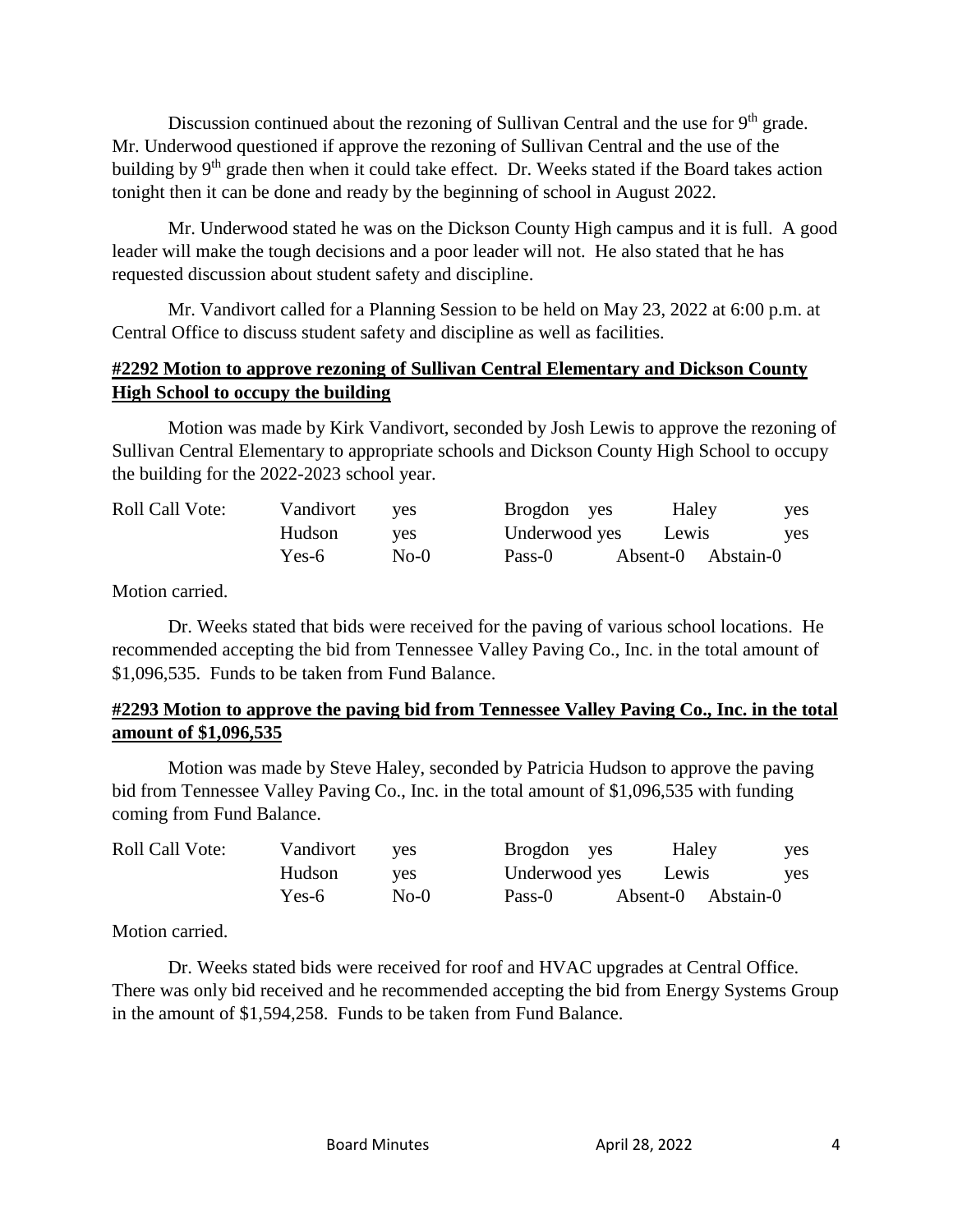#### **#2294 Motion to approve the bid for roof and HVAC upgrades at Central Office**

Motion was made by Steve Haley, seconded by Sonya Brogdon to approve the bid from Energy Systems Group in the amount of \$1,594,258 for the roof and HVAC upgrades at Central Office with funding coming from Fund Balance.

| <b>Roll Call Vote:</b> | Vandivort | <b>ves</b> | Brogdon yes   | Haley              | yes        |
|------------------------|-----------|------------|---------------|--------------------|------------|
|                        | Hudson    | <b>ves</b> | Underwood yes | Lewis              | <b>ves</b> |
|                        | Yes-6     | $No-0$     | Pass-0        | Absent-0 Abstain-0 |            |

Motion carried.

Dr. Weeks stated that there has been discussion about the gym floor at William James Middle School. Hewlett Spencer has given a GPM of \$430,000.00. Funds to be taken from Fund Balance.

#### **#2295 Motion to approve the GPM of \$430,000.00 from Hewlett Spencer for the repair of the gym floor at William James Middle School**

Motion was made by Josh Lewis, seconded by Sonya Brogdon to approve the GPM of \$430,000.00 from Hewlett Spencer for the repair of the gym floor at William James Middle School with funding coming from Fund Balance.

| <b>Roll Call Vote:</b> | Vandivort | ves    | Brogdon yes   | Haley              | <b>ves</b> |
|------------------------|-----------|--------|---------------|--------------------|------------|
|                        | Hudson    | ves    | Underwood yes | Lewis              | <b>ves</b> |
|                        | Yes-6     | $No-0$ | Pass-0        | Absent-0 Abstain-0 |            |

Motion carried.

## **HUMAN RESOURCES**

Dr. Weeks reviewed the April 2022 human resources report recognizing the retirees.

## **STUDENT SERVICES**

Dr. Weeks presented the following special permissions:

DCHS-HOSA International Conference, Nashville, TN CMS-Cheer Camp, Martin, TN CWHS-JROTC Cadet Leadership Comp, Greenville, KY CMS, DMS, WJMS-8<sup>th</sup> Grade trip to Washington, DC CWHS-Band, Dollywood CWHS-Cheer CWHS-Chorography Camp

#### **#2296 Motion to approve special permissions as presented**

Motion was made by Patricia Hudson, seconded by Joe Underwood to approve special permissions as recommended by Dr. Weeks.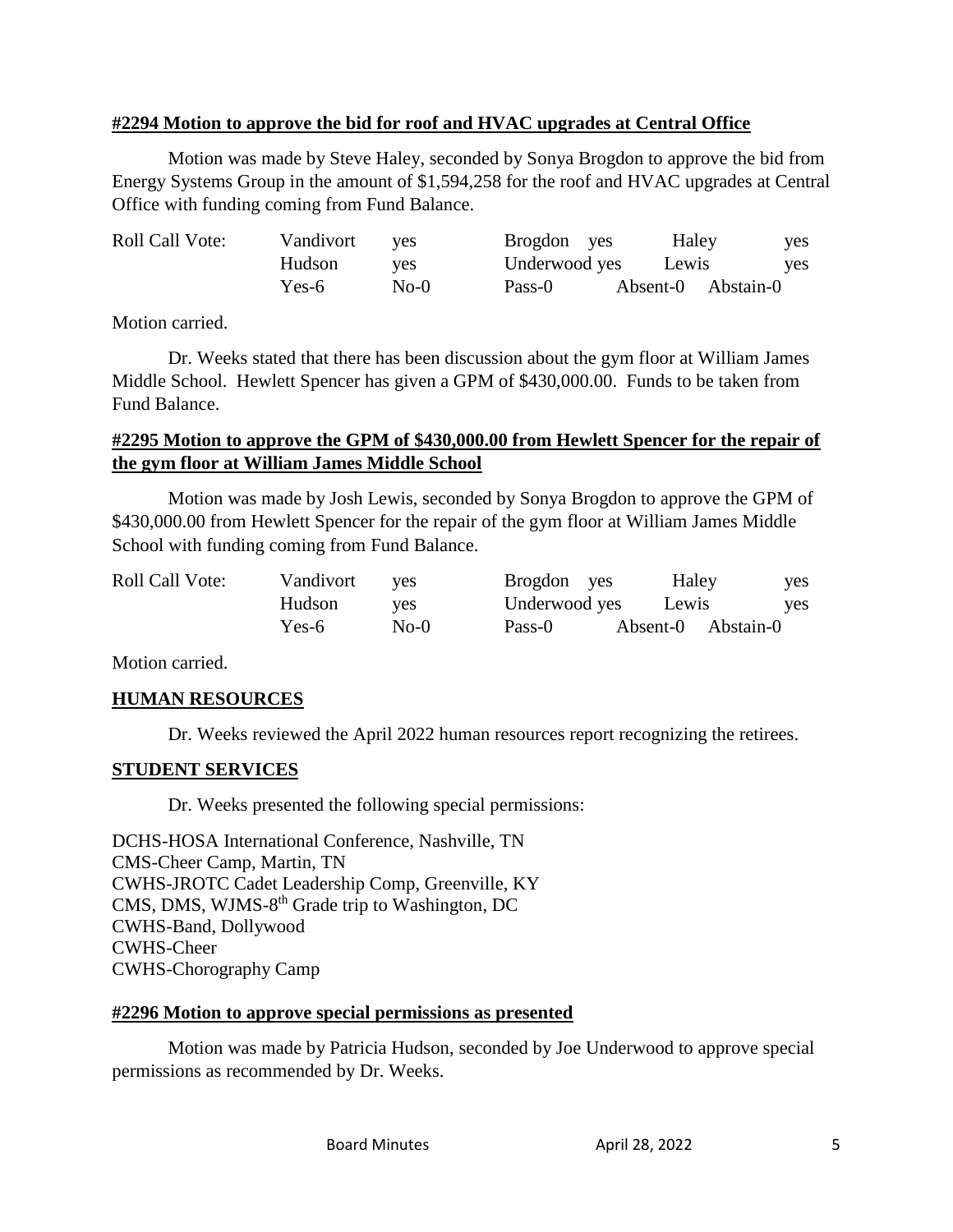| <b>Roll Call Vote:</b> | Vandivort | <b>ves</b> | Brogdon yes   | Haley    | yes       |
|------------------------|-----------|------------|---------------|----------|-----------|
|                        | Hudson    | ves        | Underwood yes | Lewis    | yes       |
|                        | Yes-6     | $No-0$     | Pass-0        | Absent-0 | Abstain-0 |

Motion carried.

#### **ADMINISTRATION**

Dr. Weeks presented policy revisions for 2.804 Expenses and Reimbursements and 2.808 Purchase Orders and Contracts. The recommended policy changes are the result of recent federal monitoring. He recommended they be approved on second reading.

#### **#2297 Motion to approve on second reading the policy revisions to 2.804 and 2.808**

Motion was made by Joe Underwood, seconded by Sonya Brogdon to approve on second reading the policy revisions to 2.804 Expenses and Reimbursements and 2.808 Purchase Orders and Contracts.

| <b>Roll Call Vote:</b> | Vandivort | <b>ves</b> | Brogdon yes   | Haley              | yes |
|------------------------|-----------|------------|---------------|--------------------|-----|
|                        | Hudson    | ves        | Underwood yes | Lewis              | yes |
|                        | Yes-6     | $No-0$     | Pass-0        | Absent-0 Abstain-0 |     |

Motion carried.

Dr. Weeks presented a plan for a football practice pavilion at CWHS. Mr. Clifton has reviewed the plans. There will be no cost of construction to the District.

#### **#2298 Motion to approve the construction of a football practice pavilion at CWHS**

Motion was made by Josh Lewis, seconded by Patricia Hudson to approve the construction of a football practice pavilion at CWHS at no cost to the District.

| <b>Roll Call Vote:</b> | Vandivort | ves    | Brogdon yes   | Haley              | yes |
|------------------------|-----------|--------|---------------|--------------------|-----|
|                        | Hudson    | ves    | Underwood yes | Lewis              | yes |
|                        | Yes-6     | $No-0$ | Pass-0        | Absent-0 Abstain-0 |     |

Motion carried.

# **DIRECTOR'S OF SCHOOLS REPORT**

Dr. Weeks reminded everyone of the performance by the Middle School Honor Band on May 1, 2022 at 2:00 p.m. at Dickson Middle School Auditorium. Director Awards' night will be May 3, 2022 at Dickson County High School. End of the year award banquet will be May 5, 2022. He distributed the department and director notes to the Board.

Mr. Alan Hall, Board Attorney, distributed the Director Evaluations to the Board. He requested that negative comments be sent to him in a timely manner so that he could pass those